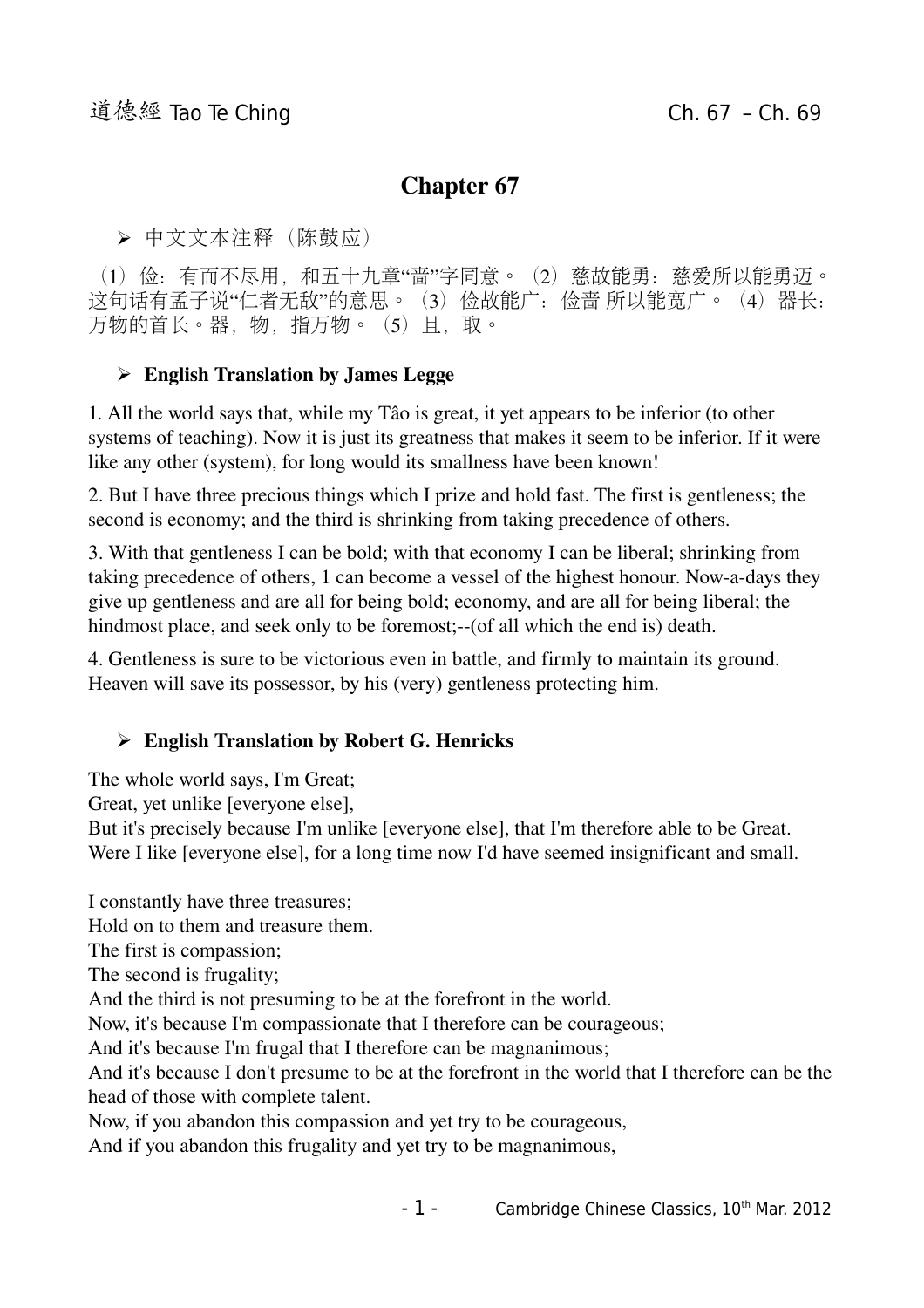# 道德經 Tao Te Ching Change Change Ch. 67 – Ch. 69

And if you abandon this staying behind and yet go to the fore, Then you will die. If with compassion you attack, then you'll win; If you defend, then you'll stand firm.

When Heaven's about to establish him, It's as though he surrounds him with the protective wall of compassion.

## $\triangleright$  English Translation by D. C. Lau

The whole world says that my way is vast and resembles nothing. It is because it is vast that it resembles nothing. If it resembled anything, it would, long before now, have become small.

I have three treasures Which I hold and cherish. The first is known as compassion, The second is known as frugality, The third is known as not daring to take the lead in the empire; Being compassionate one could afford to be courageous, Being frugal one could afford to extend one's territory, Not daring to take the lead in the empire one could afford to be lord over the vessels.

Now, to forsake compassion for courage, to forsake frugality for expansion, to forsake the rear for the lead, is sure to end in death.

Through compassion, one will triumph in attack and be impregnable in defence. What heaven succours it protects with the gift of compassion.

## Chapter 68

➢ 中文文本注释(陈鼓应)

(1)士:这里作将帅讲。(2)不与:不争。(3)配天古之极:配天,符合自然的 道理。

### $\triangleright$  English Translation by James Legge

He who in (Tâo's) wars has skill Assumes no martial port; He who fights with most good will To rage makes no resort.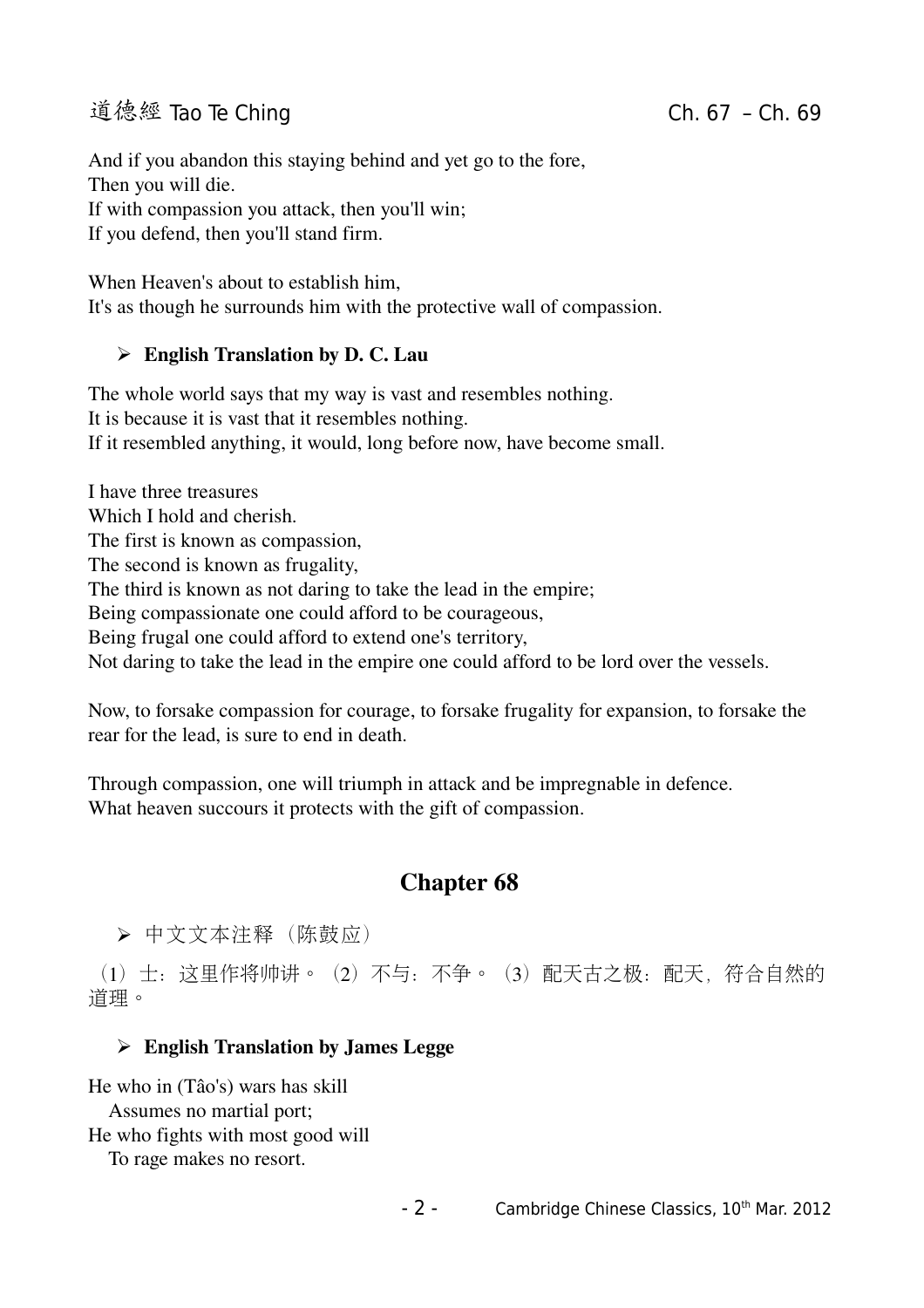# 道德經 Tao Te Ching Change Change Ch. 67 – Ch. 69

He who vanquishes yet still Keeps from his foes apart; He whose hests men most fulfil Yet humbly plies his art. Thus we say, 'He ne'er contends, And therein is his might.' Thus we say, 'Men's wills he bends, That they with him unite.' Thus we say, 'Like Heaven's his ends, No sage of old more bright.'

#### ➢ English Translation by Robert G. Henricks

Therefore, one who is good at being a warrior doesn't make a show of his might; One who is good in battle doesn't get angry; One who is good at defeating the enemy doesn't engage him. And one who is good at using men places himself below them. This is called the virtue of not competing; This is called [correctly] using men; This is called matching Heaven. It's the high point of the past.

#### $\triangleright$  English Translation by D. C. Lau

One who excels as a warrior does not appear formidable; One who excels in fighting is never roused in anger; One who excels in defeating his enemy does not join issue; One who excels in employing others humbles himself before them.

This is known as the virtue of non-contention: This is known as making use of the efforts of others; This is known as matching the sublimity of heaven.

## Chapter 69

➢ 中文文本注释(陈鼓应)

(1)为主:进犯,采取攻势。(2)为客:采取守势,指不得已而应敌。(3)行无 行:行,阵势。行无行即是说虽然有阵势,却象没有阵势可摆。(4)攘(rang3)无 臂: 攘臂是作怒而奋臂的意思。攘无臂即是说虽然要奋臂,却象没有臂膀可举。(5)扔 无敌:扔,因就。扔敌是就敌的意思。扔无敌,即是说虽然面临敌人,却象没有敌人 可赴。(6) 执无兵: "兵"指兵器。执无兵即是说虽然有兵器, 却像没有兵器可持。

- 3 - Cambridge Chinese Classics, 10<sup>th</sup> Mar. 2012